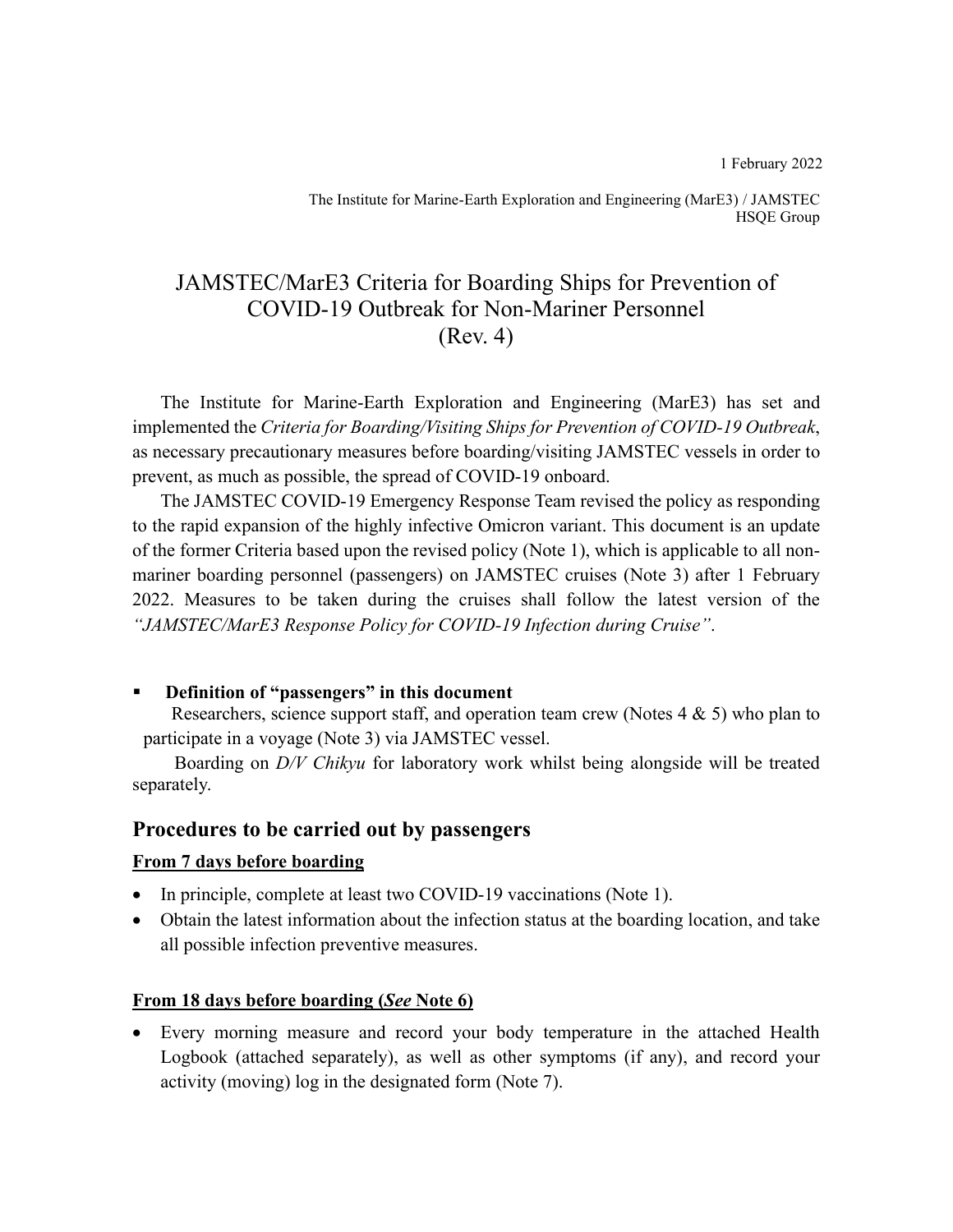- If any of the symptoms listed below are observed, promptly report these findings to the MarE3 Operations Department Fleet Operations Group (Note 8) through the Coordinator (For details of the Coordinators, see at the last of this document).
	- $\triangleright$  Any breathing difficulties (dyspnea), strong fatigue (malaise) and high fever ( $\triangleright$ 37.5 ℃) including those considered to be side effects of COVID-19 vaccination.
	- ➢ Mild cold-like symptoms, such as fever (higher than his/her normal temperature even it is below 37.5 ℃) or cough continued four or more days.
	- ➢ Subjective symptoms of abnormalities in senses of taste and smell.
- In principle, install the COVID-19 COntact-COnfirming Application (COCOA), if applicable on your smartphone (the use log may be required to show).

## *Ministry of Health, Labour and Welfare (MHLW) website, COCOA:* https://www.mhlw.go.jp/stf/seisakunitsuite/bunya/cocoa\_00007.html

## **From 14 days before boarding (***See* **Note 6)**

- While at home, or in other accommodations, etc., it is your responsibility to take the following infection prevention measures:
	- ➢ Wear face masks and thoroughly wash and disinfect your hands. Also be careful of ventilation while indoors and infection prevention while eating.
	- ➢ Avoid going out unnecessarily, and avoid going into the any of "3 close" situations as much as possible.
	- $\triangleright$  If you have to use public transportation, avoid travel times and routes that are likely to be congested.
	- ➢ When sharing a ride (*e.g.,* taxi), ventilate the cabin at all times.
	- ➢ Avoid close contact amongst passengers in meetings and during pre-cruise onboard activities.
- If you fall into any of the cases below, immediately consult with MarE3 Operations Department Fleet Operations Group through the Coordinator (Note 8).
	- ➢ Having travelled to a country or a region (designated by the Japan Ministry of Foreign Affairs with infection disease alert level 2 or higher) within 14 days.
	- ➢ Identified as being infected with COVID-19.
	- ➢ Having a possible contact with a person who has travelled to a country or a region (designated by the Japan Ministry of Foreign Affairs with infection disease alert level 2 or higher) within 14 days.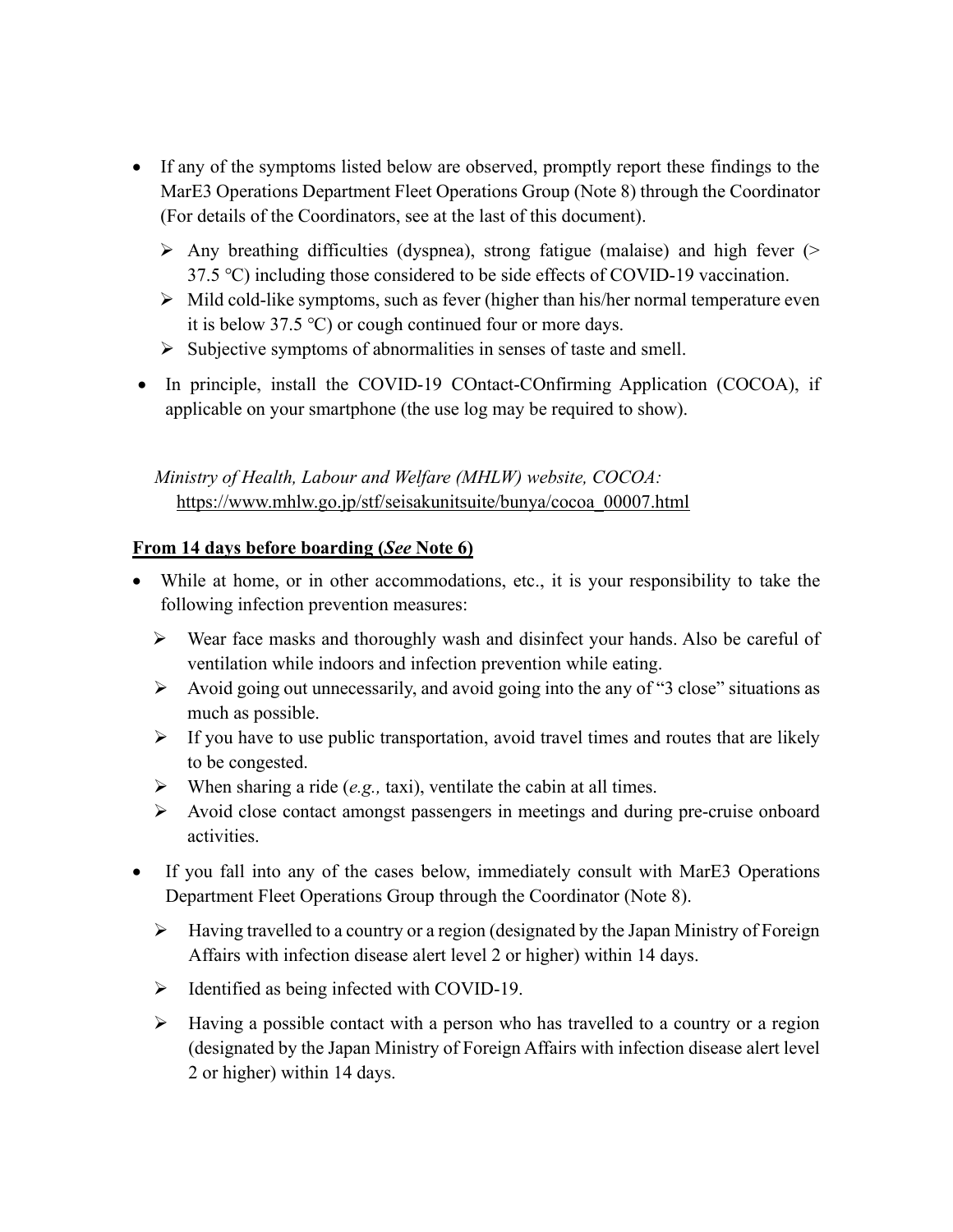$\triangleright$  Having a possible contact with a person who has been identified as being infected with COVID-19 (two days before to seven days after the day of being infected / identified).

## **7 days before boarding**

- Conduct the first pre-boarding PCR testing via mail around 7 days before boarding. Take your test sample at home (in principle), and send it to the designated test institute (for details, contact MarE3 separately, *see* Note 9). Results shall be reported immediately to the Operations Department Fleet Operations Group immediately through the Coordinator (described in the later section). In case you tested positive, follow the instructions from your medical agency / public health centre.
- After sending the test sample, move to the boarding location with taking infection preventive measures as much as possible.
- Quarantine yourself in a hotel at the boarding location for five days. Avoid eating out, and take your meals alone in your hotel room (recommendations from JAMSTEC occupational health doctor).

### **3 days before boarding & the day before boarding**

- Within 72 hours to the boarding, all passengers must undergo the final pre-boarding PCR testing (for details, contact MarE3 separately, *see* Note 9). The test will be conducted at the boarding location, and the result must be diagnosed by a medical doctor (Note 10).
- Submit your own Health Logbook, Activity Log and Written Oath (hereafter, Boarding Documents) to the Coordinator by 10 AM (The Written Oath declares that your behaviours during the pre-boarding period meet JAMSTEC's rules and requirements. *See* Note 11).
- The Coordinators will submit the collected boarding documents to the person in charge by noon (the Chief Scientist / Principal Investigator: to MarE3, other Coordinators: to his/her own organisation). In case MarE3 or the organisation which the Coordinator belongs to admit some concerns in your Boarding Documents, you may not be allowed to board even if you were tested as PCR negative. The Co-ordinator will notify you on the final boarding permission status (*See* Note 12 for handling of personal information).
- In case you tested positive, you will be notified the result directly from the test agency. Report it immediately to the Coordinator, your supervisor and MarE3 HSQE Group. Cancel boarding and follow the instructions from your medical agency / public health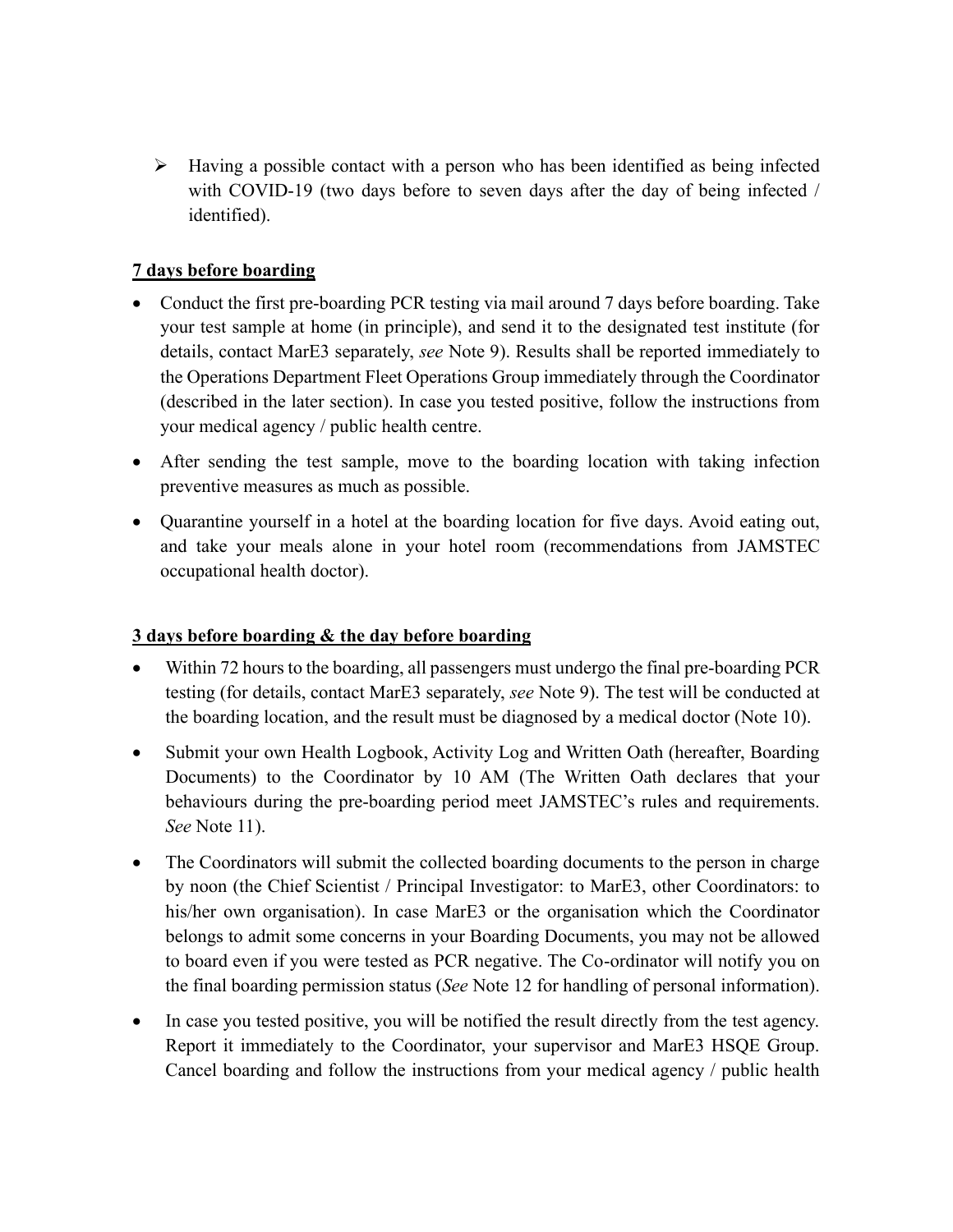centre.

(After the Coordinator receives negative results for all passengers, and the boarding permission is issued, passengers move onboard and stay aboard until departure).

#### **At time of boarding**

- Thoroughly perform hand disinfection at the gangway when boarding. Masks are required daily wear throughout the cruise. Provide your own body temperature measuring device, towels, a cup and a water bottle for personal use during the cruise (Note 13).
- Immediately after boarding, the principal researcher/chief scientist will take measures to prevent infection on the ship, and keep the passengers informed.

**The above standards may change based on the policies of the administrative agencies and JAMSTEC in the future. In addition, the above standards will remain effective until a new revised standard is issued or an instruction to cancel application is issued. If you have any questions, please contact the appropriate department of MarE3 through the Coordinator** *(See below)***.**

| Chief Scientist/Principal Investigator | For Boarding Researchers (Incl. subcontractors) |
|----------------------------------------|-------------------------------------------------|
| Person in charge of NME                | For NME personnel (Incl. subcontractors)        |
| Person in charge of MWJ                | For MWJ personnel (Incl. subcontractors)        |
| Person in charge of MOL Marine &       | For MOL Marine & Engineering personnel          |
| Engineering                            | (Incl. subcontractors)                          |
| <b>JAMSTEC MarE3 Operations</b>        | For JAMSTEC members (excluding JAMSTEC          |
| Department Fleet Operations Group      | Boarding Researchers and Hakuho-maru            |
|                                        | sailors/crew) and JAMSTEC                       |
|                                        | subcontractors/agents, public relations         |
|                                        | <b>JAMSTEC</b>                                  |
| Person in charge of Hakuho-maru        | For Hakuho-maru sailors/crew                    |

#### **Coordinator:**

MarE3 Operations Department Fleet Operations Group Contact (common for each ship): mare3-fleetops-kikan@jamstec.go.jp

For questions about pre-boarding PCR test

Vaccination and first pre-boarding PCR test: MarE3 Operations Dept.

mare3-fleetops-kikan@jamstec.go.jp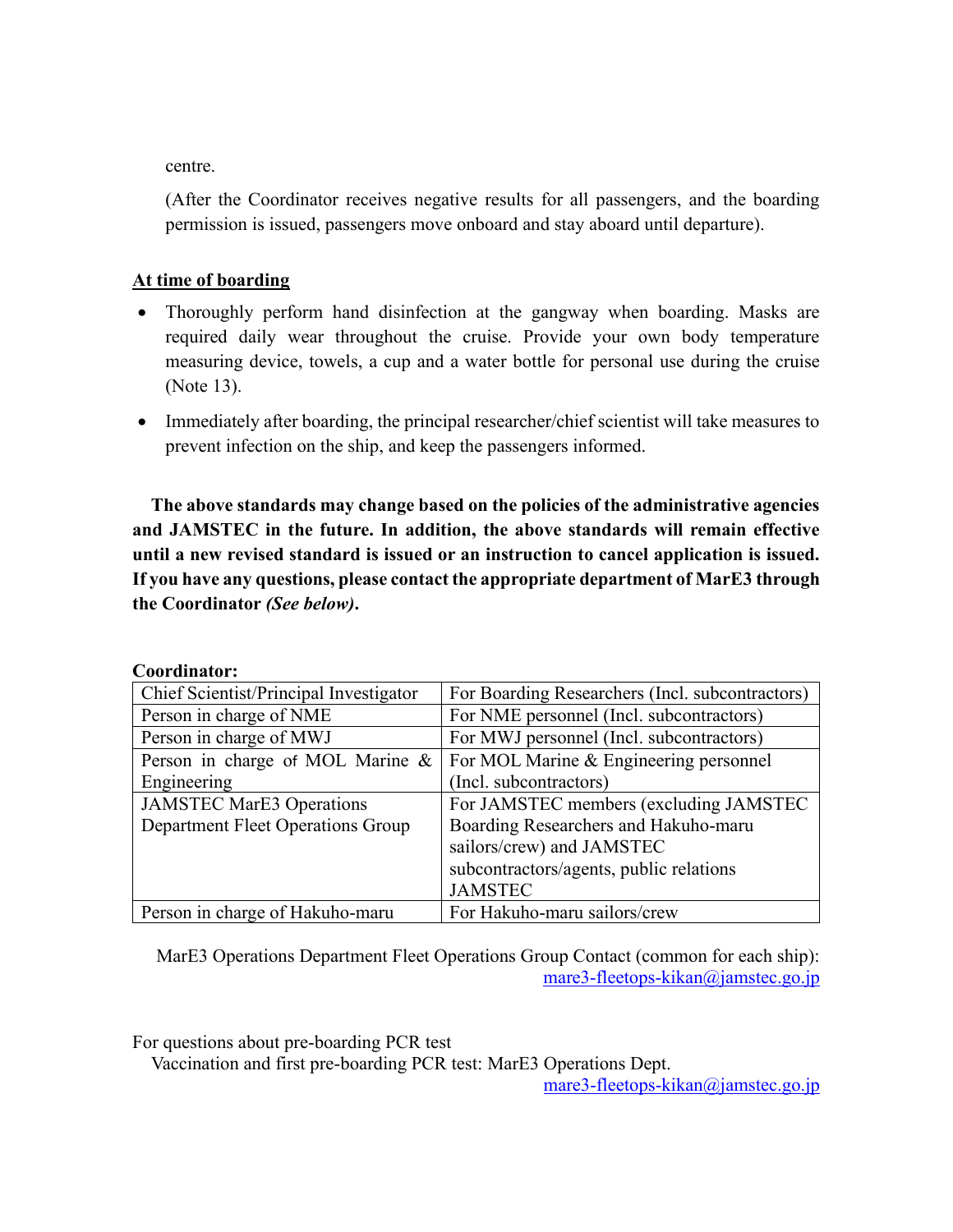Final pre-boarding PCR test: MarE3 HSQE Group mare3-hsqe@jamstec.go.jp

End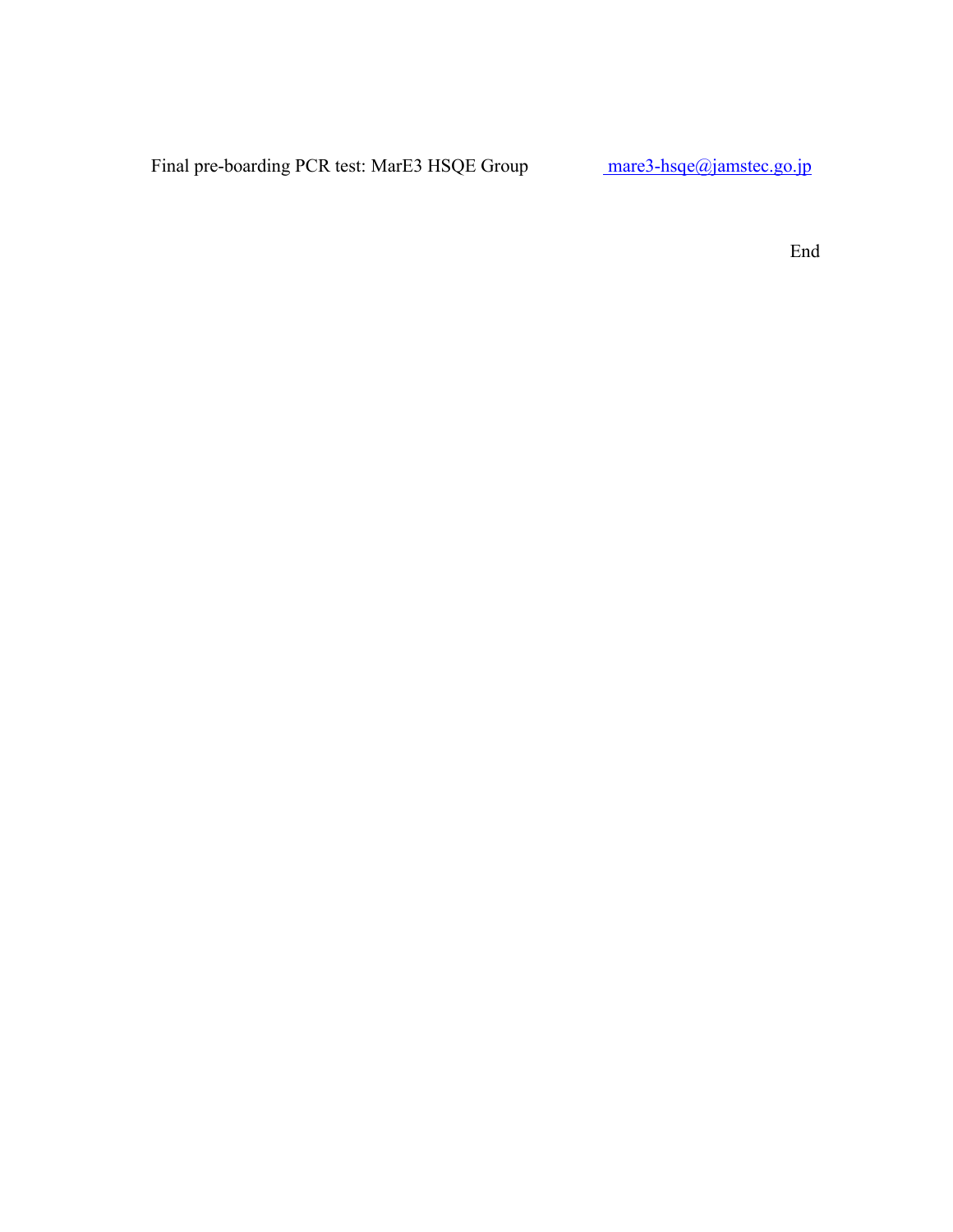#### **Notes**

- 1) A new ship operation policy is described below (based upon a policy issued from JAMSTEC COVID-19 Emergency Response Team on 1 February 2022 [Rev. 1]):
	- 1. In principle, only personnel who completed at least two rounds of vaccination are allowed to participate in the cruise.
	- 2. All personnel shall undergo vaccination, two pre-boarding PCR tests (around one week to the boarding and 72 hours within boarding) and quarantine him/herself for five days at the boarding location ("bubble-method"). For personal health management, comply with the latest Boarding Criteria. Passengers who plan to be onboard continuously, on to the next cruise, shall take a PCR test within 72 hours to the embarkation of the next cruise passengers

This new policy will be applied to the cruises scheduled after:

*R/V Yokosuka*: YK22-04 (24 Feb. – 5 Mar. 2022) *R/V Kaimei*: KM22-03C (14 Feb. – 25 Feb. 2022) *R/V Shinsei-maru*: KS-22-J02C (14 Feb. – 22 Feb. 2022) *R/V Hakuho-maru*: KH-22-4 (20 Feb. – 3 Mar. 2022) *R/V Mirai* and *D/V Chikyu*: As no cruise is planned in JFY2021, the new policy will be applied to the cruises starting after April 2022.

Passengers shall move to the boarding location after sending the first PCR test sample with taking infection preventive measures as much as possible. At the boarding location, quarantine yourself (Note 2) in a hotel for five days (nights).

- 2) Pre-boarding self-quarantine at home is permitted to a passenger who lives by oneself in the vicinity of the port of embarkation (For an extent of the "vicinity", ask MarE3 Operations Department in advance). According to the occupational health doctor's advice, avoid eating out and eat your meals alone in your hotel room.
- 3) Regarding "cruises by JAMSTEC vessels" in this document

As a general rule, all passengers who participate in the JAMSTEC cruise (performance confirmation test cruises are treated separately) shall undergo at least two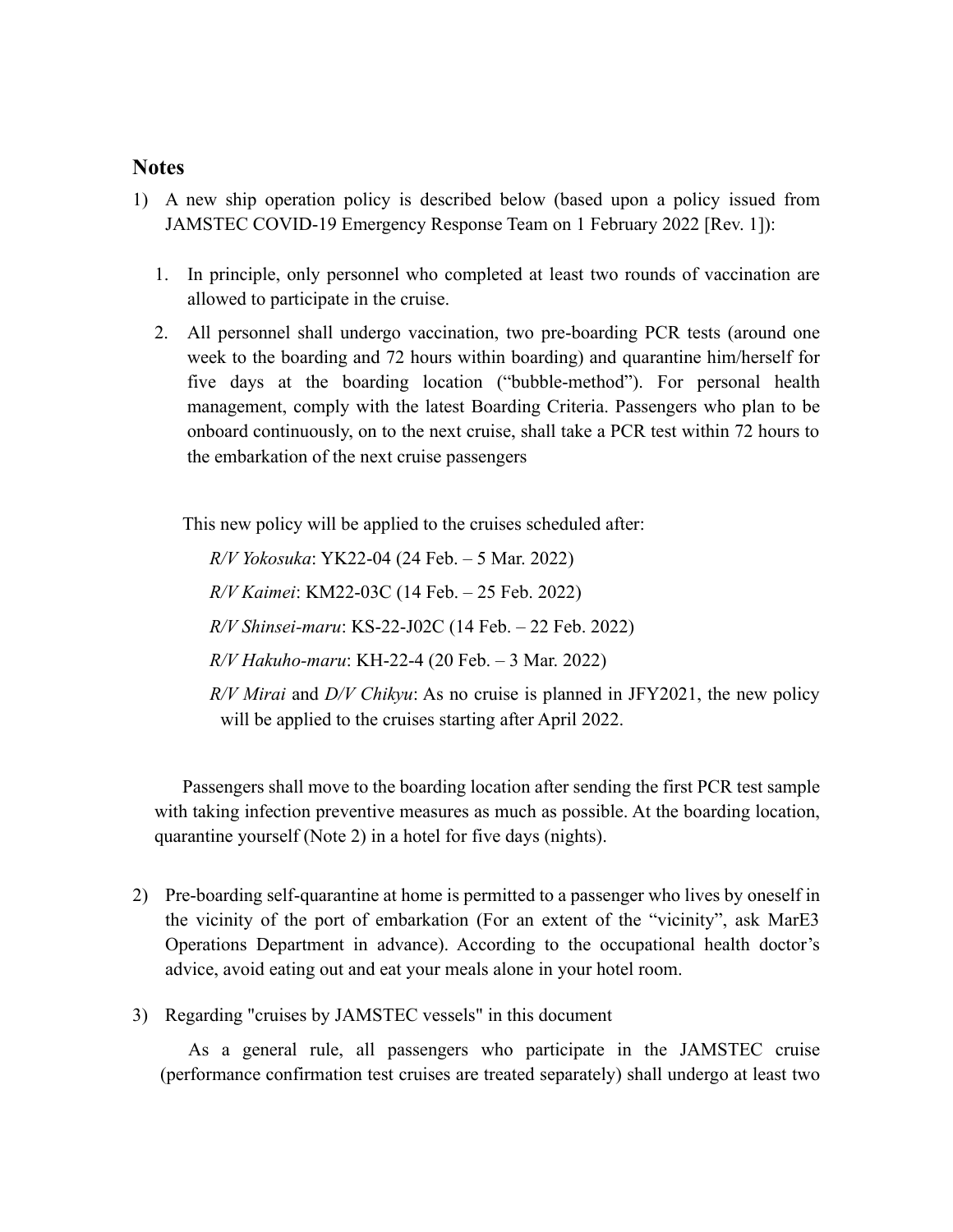times of vaccination and two times of PCR testing.

The number of passengers may be reduced in order to secure at least one cabin per suspected infection individual to maintain quarantine aboard.

- 4) This assumes personnel other than seafarers. Operation crew are legally mariners; however, they are categorised as "passengers" here as taking their working conditions into consideration. Engineers and technicians hired by a researcher are categorised as "researchers".
- 5) Those who belongs to the "high-risk categories" listed below are not allowed to board cruise moves beyond a 4-day travel distance.
	- Elderly people (70 years old or older)
	- Those who have basic illness such as listed below:
		- $\triangleright$  Diabetes (fasting blood glucose level 150 mg/dL or more, with or without oral treatment, HbA1c is less than 7.0%, in principle permitted)
		- ➢ Chronic heart failure (diagnosed and treated internally)
		- ➢ Chronic lung disease (COPD, interstitial pneumonia, etc.)
	- Those who are undergoing dialysis, or those who are using immunosuppressants or anticancer agents.

*cf. Current status of COVID-19 and responses of MHLW* https://www.mhlw.go.jp/stf/covid-19/kokunainohasseijoukyou\_00006.html

- 6) Concept of health condition observation period of 14 days and temperature measurement period of 18 days
	- According to the World Health Organization (WHO) Q&A, the current incubation period is  $1 - 12.5$  days. Combined with other related information, 14 days health observation is recommended for persons suspected of being infected with COVID-19.

*cf*. *Q&A (for the general public) regarding the new coronavirus* https://www.mhlw.go.jp/stf/covid-19/qa.html

*(MHLW– About Corona Disease 2019 (COVID-19))* https://www.mhlw.go.jp/stf/seisakunitsuite/bunya/newpage\_00032.html

• The temperature measurement period of 18 days is based on the concept of 4 days (confirmation period of fever of 37.5  $\degree$ C or higher) +14 days (following health condition observation period). If the temperature measurement period is set to 14 days,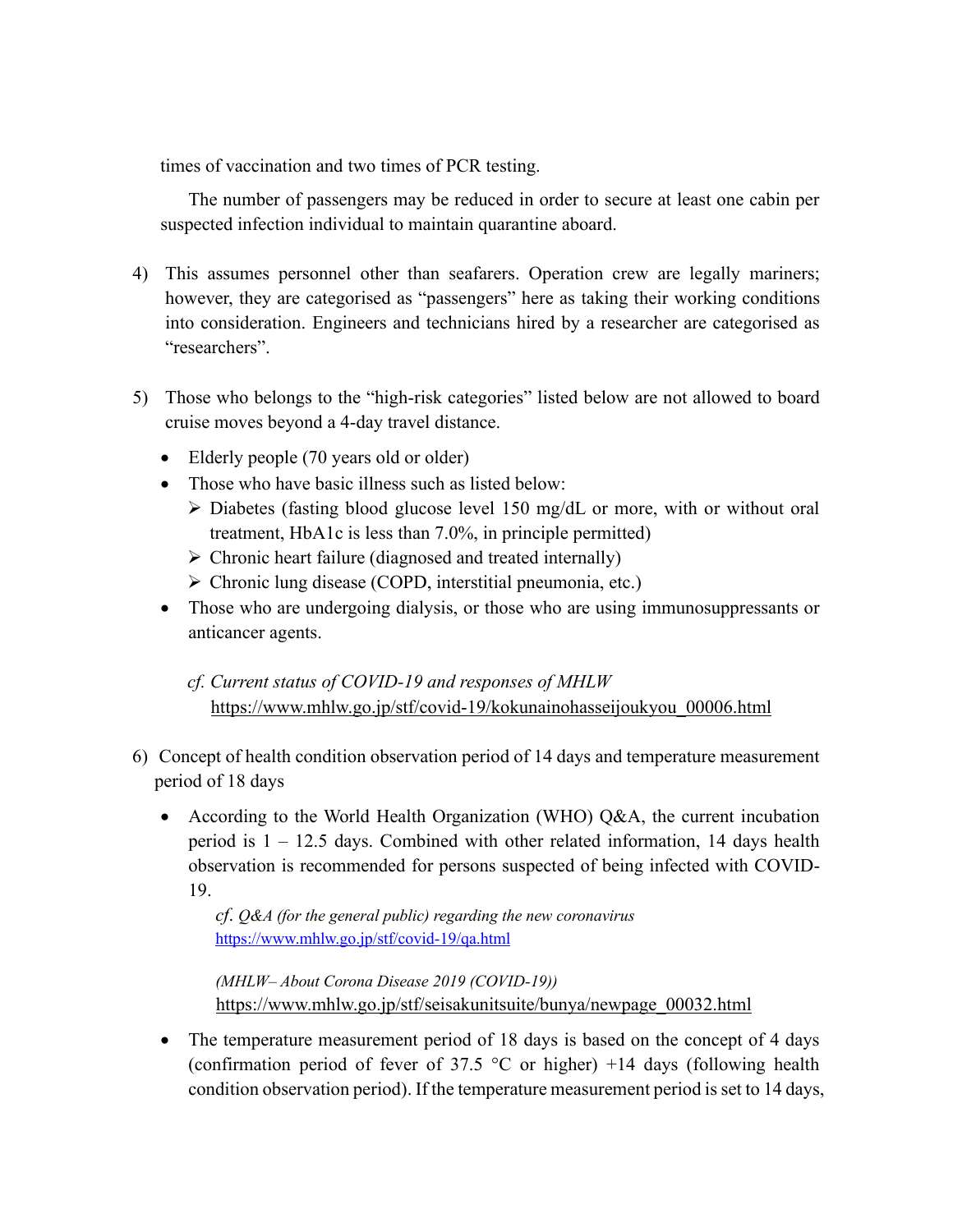for example, if the temperature exceeds 37.5°C only one day 14 days before boarding/visiting, it is not possible to capture the case where fever of 37.5 °C or higher was generated for the previous 3 days. In this case, the 14-day follow-up period recommended by the MHLW cannot be taken even if the temperature returns to normal temperature 13 days before boarding. Therefore, in order to enable follow-up for 14 days, it was decided to obtain the temperature measurement results for a total of 18 days of 4 days  $+14$  days.

- Days to the boarding is counted regarding the boarding day as Day 0.
- 7) Examples of the symptoms that should be recorded in the Health Logbook (use designated form): Breathing difficulties (dyspnea), headache, strong fatigue (malaise), and abnormalities in sense of taste and smell.

The Activity Log will be utilised to check of your self-management status during the pre-boarding period and to provide information of your activities to the Public Health Centre in the event of a positive test. For this purpose, you are required to record your daily activities before and during being aboard.

- 8) Upon receiving the report from the passenger, the MarE3 Operations Department will determine availability of the final pre-boarding PCR testing. In case of having a report after sampling for the first pre-boarding PCR testing, conduct another PCR testing (at the passenger's cost) and submit the result to the Fleet Operations Group through the Coordinator by the noon of the day before the final pre-boarding PCR test.
- 9) PCR test implementation for non-mariner personnel
	- MarE3 will contact you regarding the specific location, timing, method and conditions for exemption of PCR testing.
	- The first pre-boarding tests, managed by the Operations Department, are conducted via mail around 7 days before boarding. Diagnosis of the result by a medical doctor is not mandatory. The third (final) pre-boarding test managed by the HSQE Group is conducted within 72 hours to the boarding at the port of embarkation, which requires a medical doctor's diagnosis (Note 10).
	- In the event that scheduled boarding scientists test positive, all should have a nominated designated replacement described in the Implementation Manual, to include the Chief Scientist/Principal Investigator, if possible. Stand-by Deputy Chief Scientists / Principal Investigators can be chosen from the science party members (including stand-bys). All nominated replacement personnel are required to follow all pre-boarding requirements (submission of the Boarding Documents and PCR test,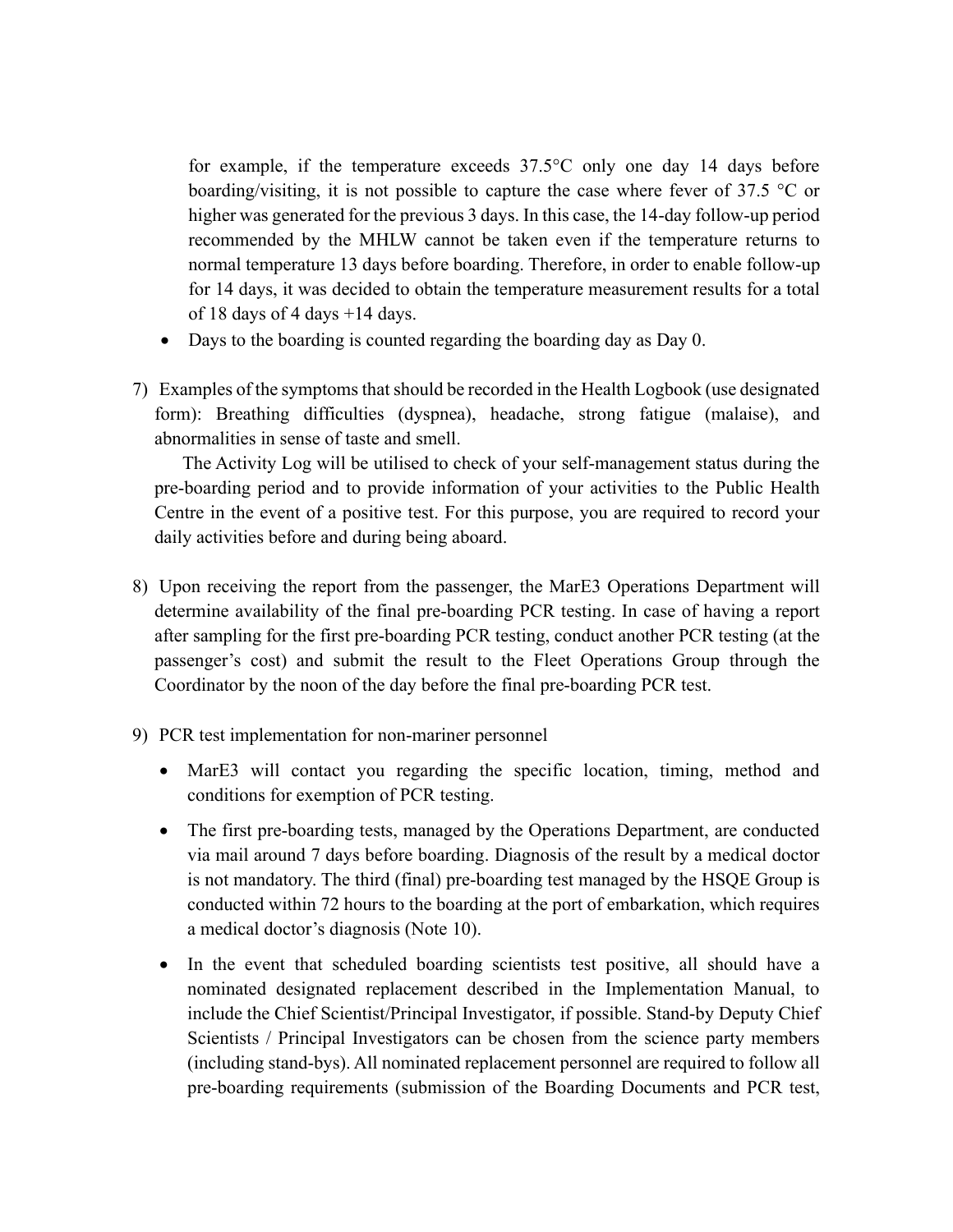etc.).

- If the student supervisor tests positive for COVID-19 and is barred from boarding. In the case of undergraduate students: Boarding is not permitted unless a researcher from the same laboratory has been assigned as a substitute supervisor. In the case of graduate students: Boarding is permitted only if a pre-nominated substitute supervisor boards the vessel.
- Passengers who plan to be onboard continuously, on to the next cruise, shall comply with the behavioural rules of the ship. As the former cruise ended, they also need a PCR test within 72 hours to the departure of the next cruise. This test is coordinated by the ship manager (The results shall be reported to the MarE3 Operations Department).
- In principle, the inspection costs for passengers who require PCR inspection will be borne by JAMSTEC.
- After the PCR inspection, visiting and overnight stay on the ship is not possible until the inspection result is obtained.
- Treatment via antigen test conducted at airports, etc., will be decided by MarE3 according to the national guidelines.
- 10) PCR testing with a medical doctor's diagnosis

There are some descriptions on the MHLW website about differences of PCR testing with and without a medical doctor's diagnosis.

- The negative test result itself does not automatically mean that you are not infected unless it was diagnosed by a medical doctor.
- In case you are diagnosed as being infected by a medical doctor, the doctor shall report it to the public health centre based on the Infectious Disease Law.
- *cf. MHLW: "About PCR testing with one's own expense" (in Japanese)* https://www.mhlw.go.jp/stf/seisakunitsuite/bunya/0000121431\_00199.html
- *List of test facilities that provide PCR testing with one's own expense (in Japanese)* https://www.mhlw.go.jp/stf/seisakunitsuite/bunya/kenkou\_iryou/covid19 jihikensa\_00001.html
- 11) The document can be typed (signature is not required).